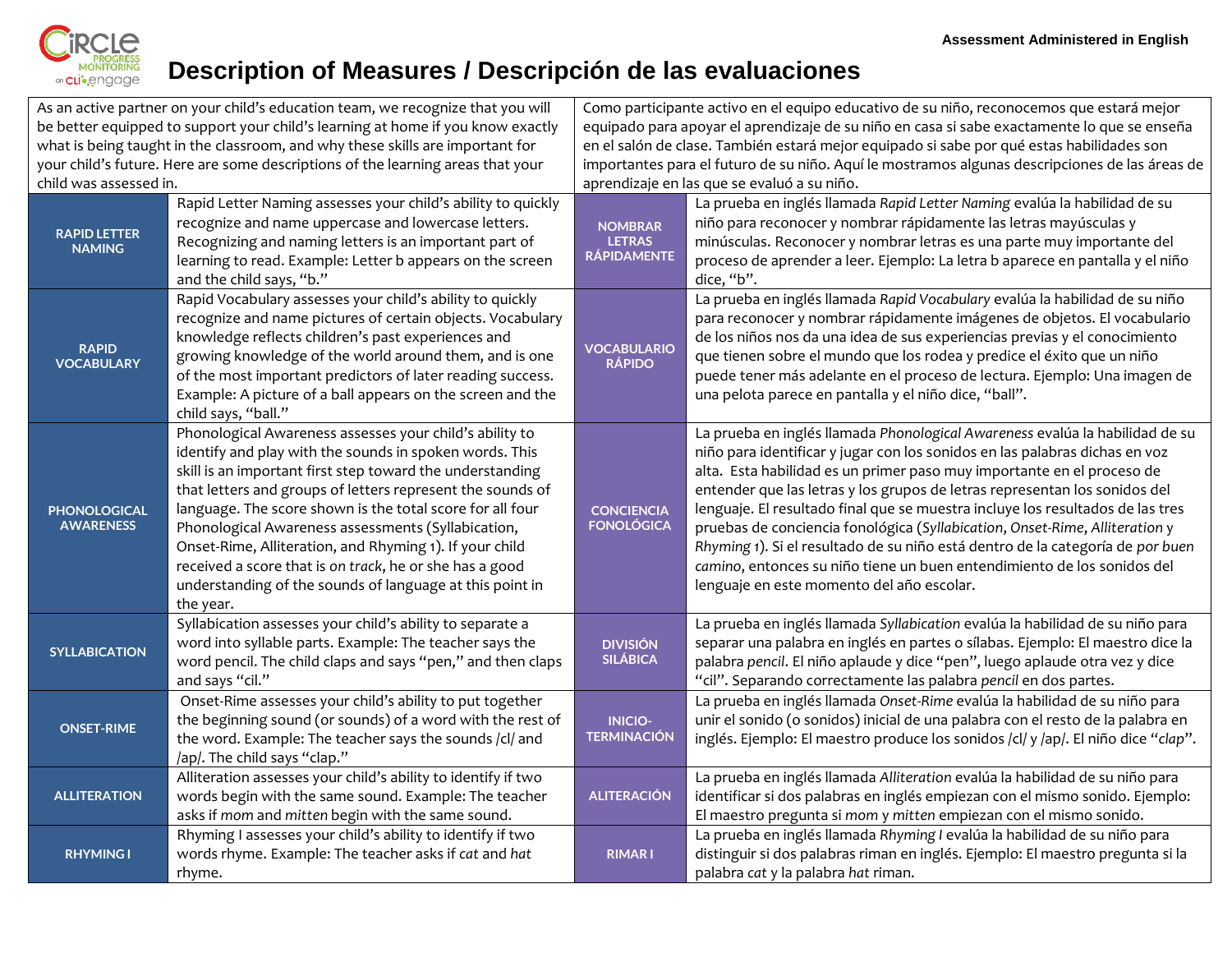| <b>LISTENING</b>                       | Listening assesses your child's ability to focus on specific<br>sounds, and notice if two words sound the same. Example:<br>The teacher asks if mat and mat sound the same.                                                                                                                                           | <b>ESCUCHANDO</b>                                      | La prueba en inglés llamada Listening evalúa la habilidad de su niño para<br>enfocarse en sonidos específicos y saber si dos palabras en inglés suenan<br>iguales. Ejemplo: El maestro pregunta si la palabra mat y la palabra mat<br>suenan igual.                                                                                                                                        |
|----------------------------------------|-----------------------------------------------------------------------------------------------------------------------------------------------------------------------------------------------------------------------------------------------------------------------------------------------------------------------|--------------------------------------------------------|--------------------------------------------------------------------------------------------------------------------------------------------------------------------------------------------------------------------------------------------------------------------------------------------------------------------------------------------------------------------------------------------|
| <b>WORDS IN A</b><br><b>SENTENCE</b>   | Words in a Sentence assesses your child's ability to hear<br>individual spoken words in a sentence. Example: The<br>teacher says the sentence I hear a dog. The child repeats<br>the sentence and moves one block for each word that is<br>said.                                                                      | <b>PALABRASEN</b><br><b>UNA ORACIÓN</b>                | La prueba en inglés llamada Words in a Sentence evalúa la habilidad de su<br>niño para escuchar las palabras dichas en voz alta que forman una oración.<br>Ejemplo: El maestro dice la oración I hear a dog. El niño repite la oración y<br>mueve un bloque por cada palabra que que se ha dicho.                                                                                          |
| <b>RHYMING II</b>                      | Rhyming II assesses your child's ability to provide a word<br>that rhymes with another word. Example: The teacher says<br>the word dog. The child repeats the word and then says<br>"log."                                                                                                                            | <b>RIMAR II</b>                                        | La prueba en inglés llamada Rhyming II evalúa la habilidad de su niño para<br>pensar y proporcionar una palabra en inglés que rima con otra palabra.<br>Ejemplo: El maestro dice la palabra dog. El niño repite la palabra y luego dice<br>"log".                                                                                                                                          |
| <b>MATH</b>                            | Math assesses core skill areas - rote counting, shape<br>naming, number discrimination, number naming, shape<br>discrimination, counting sets, and operations- that set<br>the foundation for children to succeed with more complex<br>math skills as they get older.                                                 | <b>MATEMÁTICAS</b>                                     | La prueba en inglés llamada Math evalúa habilidades importantes - rote<br>counting, shape naming, number discrimination, number naming, shape<br>discrimination, counting sets y operations- que forman la base para que los<br>niños tengan éxito entendiendo conceptos de matemáticas más complejos<br>mientras crecen.                                                                  |
| <b>ROTE COUNTING</b>                   | Rote counting assesses your child's ability to count<br>numbers in the correct order up to 30. Example: The<br>teacher asks the child to count as high as they can. The<br>child says "1, 2, 3 11."                                                                                                                   | <b>CONTEO DE</b><br><b>MEMORIA</b>                     | La prueba en inglés llamada Rote Counting evalúa la habilidad de su niño para<br>contar los números en orden correcto hasta el 30. Ejemplo: El maestro le<br>pide al niño que cuente hasta el número más grande que pueda en inglés. El<br>niño dice "1, 2, 3  11".                                                                                                                        |
| <b>SHAPE NAMING</b>                    | Shape Naming assesses your child's ability to name basic<br>shapes. Example: A triangle appears on the screen. The<br>child says "triangle."                                                                                                                                                                          | <b>NOMBRE DE</b><br><b>LAS FIGURAS</b>                 | La prueba en inglés llamada Shape Naming evalúa la habilidad de su niño para<br>nombrar figuras básicas. Ejemplo: Un triángulo aparece en la pantalla. El niño<br>dice "triangle" (triángulo).                                                                                                                                                                                             |
| <b>NUMBER</b><br><b>DISCRIMINATION</b> | Number Discrimination assesses your child's ability to<br>recognize a number when it is among other symbols.<br>Example: Different boxes appear on the screen One box<br>has a triangle, one box has the letter b, one box has 5. The<br>teacher asks the child to point to the number. The child<br>points to the 5. | <b>RECONOCI-</b><br><b>MIENTO</b><br><b>DE NÚMEROS</b> | La prueba en inglés llamada Number Discrimination evalúa la habilidad de su<br>niño para reconocer un número cuando se compara con otros símbolos que<br>no son números. Ejemplo: Aparecen distintos recuadros en la pantalla cada<br>uno con distintos símbolos. Un recuadro tiene un triángulo, otro recuadro<br>tiene una letra b y otro tiene el número 5. El niño señala el número 5. |
| <b>NUMBER NAMING</b>                   | Number Naming assesses your child's ability to name<br>numbers. Example: 5 is shown on the screen. The child says<br>"five."                                                                                                                                                                                          | <b>NOMBRAR LOS</b><br><b>NÚMEROS</b>                   | La prueba en inglés llamada Number Naming evalúa la habilidad de su niño<br>para nombrar números en inglés. Ejemplo: El 5 aparece en la pantalla. El niño<br>dice "five" (cinco).                                                                                                                                                                                                          |
| <b>SHAPE</b><br><b>DISCRIMINATION</b>  | Shape Discrimination assesses your child's ability to<br>recognize a shape when it is among other shapes.<br>Example: Several shapes appear on the screen in different<br>sizes. The teacher asks the child to point to all the<br>rectangles. The child points to all the rectangles.                                | <b>RECONOCER</b><br><b>LAS FIGURAS</b>                 | La prueba de reconocimiento de figuras en inglés llamada Shape<br>Discrimination evalúa la habilidad de su niño para reconocer una figura en<br>particular entre un grupo con varios tipos de figuras. Ejemplo: Varias figuras<br>de distintos tamaños aparecen en la pantalla. El maestro le pide al niño que<br>señale todos los rectángulos. El niño señala todos los rectángulos.      |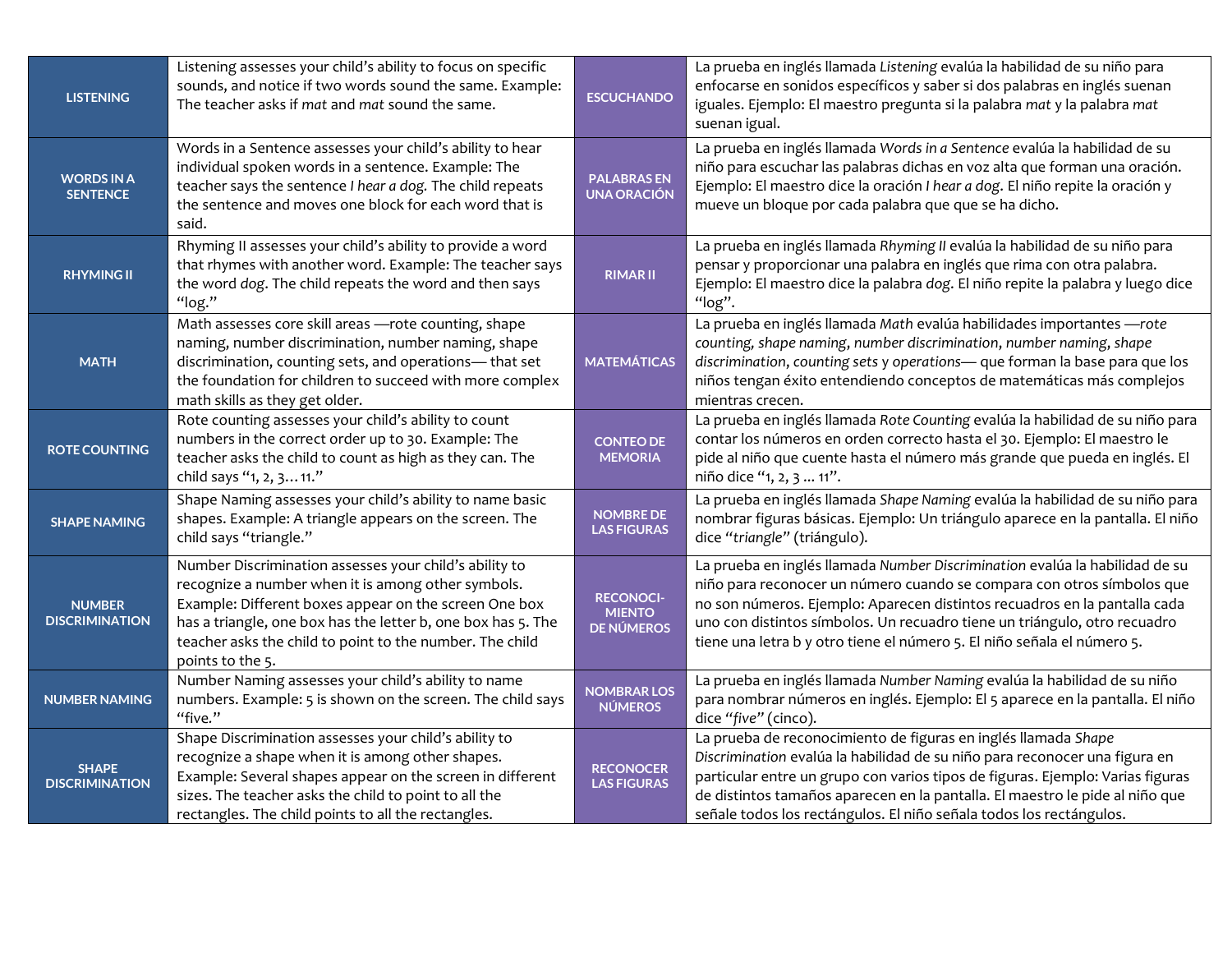| <b>COUNTING SETS</b><br><b>OPERATIONS</b>       | Counting Sets assesses your child's ability to count a group<br>of items and then say how many there are all together.<br>Example: Five ducks appear on the screen. The teacher<br>asks the child to count the ducks and tell how many there<br>are all together. The child counts the ducks and says "five."<br>Operations assesses your child's ability to figure out basic<br>addition and subtraction using pictures. Example: Five<br>frogs appear on the screen. The teacher asks the child how               | <b>CONTANDO</b><br><b>CONJUNTOS</b><br><b>OPERACIONES</b>                  | La prueba en inglés llamada Counting Sets evalúa la habilidad de su niño para<br>contar los objetos dentro de un conjunto y luego decir cuántos objetos hay<br>en total. Ejemplo: Cinco patos aparecen en pantalla. El maestro le pide al<br>niño que cuente los patos y que diga cuántos hay en total. El niño cuenta los<br>patos y dice "five" (cinco).<br>La prueba en inglés llamada Operations evalúa la habilidad de su niño para<br>resolver sumas y restas simples usando imágenes. Ejemplo: Cinco ranas<br>aparecen en la pantalla. El maestro le pregunta al niño, cuántas ranas                                                            |
|-------------------------------------------------|---------------------------------------------------------------------------------------------------------------------------------------------------------------------------------------------------------------------------------------------------------------------------------------------------------------------------------------------------------------------------------------------------------------------------------------------------------------------------------------------------------------------|----------------------------------------------------------------------------|--------------------------------------------------------------------------------------------------------------------------------------------------------------------------------------------------------------------------------------------------------------------------------------------------------------------------------------------------------------------------------------------------------------------------------------------------------------------------------------------------------------------------------------------------------------------------------------------------------------------------------------------------------|
|                                                 | many would be left if one frog is taken away. The child says<br>"four."<br>Patterns assesses your child's ability to recognize the next                                                                                                                                                                                                                                                                                                                                                                             |                                                                            | quedarían si una rana se va. El niño dice "four" (cuatro).<br>La prueba en inglés llamada Patterns evalúa la habilidad de su niño para                                                                                                                                                                                                                                                                                                                                                                                                                                                                                                                 |
| <b>PATTERNS</b>                                 | item or color in a pattern. Example: A row of circles<br>appears on the screen with a red and green pattern. The<br>teacher asks the child what color comes next in the<br>pattern. The child says "red."                                                                                                                                                                                                                                                                                                           | <b>PATRONES</b>                                                            | reconocer el objeto o color que sigue en un patrón o secuencia. Ejemplo:<br>Una fila de círculos aparece en pantalla que siguen un patrón red-green-red-<br>green (rojo-verde-rojo-verde). El maestro le pregunta al niño que color sigue.<br>El niño dice "red" (rojo).                                                                                                                                                                                                                                                                                                                                                                               |
| <b>REAL WORLD</b>                               | Real World assesses your child's understanding of<br>measurement concepts such as shorter/taller and<br>more/less. It also assesses your child's ability to use ordinal<br>numbers such as first or second. Example: A picture of two<br>dogs is shown on the screen. The teacher asks the child to<br>point to the dog that is taller. The child points to the taller<br>dog.                                                                                                                                      | <b>MUNDO REAL</b>                                                          | La prueba en inglés llamada Real World evalúa la habilidad de su niño para<br>entender conceptos de medición en inglés como shorter/taller (bajo/alto) y<br>more/less (más/menos). También evalúa la habilidad de su hijo de usar<br>números ordinales como primero o segundo. Ejemplo: Una imagen de dos<br>perros aparece en la pantalla. El maestro le pide al niño que señale el perro<br>que es más alto. El niño señala al perro que es más alto.                                                                                                                                                                                                |
| <b>LETTER-SOUND</b><br><b>CORRESPONDENCE</b>    | Letter-Sound Correspondence assesses your child's ability<br>to say the sound of a given letter. Knowing how letters<br>connect to the sounds children hear in words is crucial to<br>reading success. Example: Letter F is shown on the screen.<br>Child says /f/ sound.                                                                                                                                                                                                                                           | <b>RELACIÓN DE</b><br><b>LAS LETRASY</b><br><b>SUS SONIDOS</b>             | La prueba en inglés llamada Letter-Sound Correspondence evalúa la habilidad<br>de su niño para decir el sonido de una letra dada. Conocer cómo las letras se<br>relacionan con los sonidos que los niños escuchan en las palabras, es<br>esencial para el éxito en la lectura. Ejemplo: La letra F aparece en la pantalla.<br>El niño dice el sonido /f/.                                                                                                                                                                                                                                                                                              |
| <b>STORY RETELL AND</b><br><b>COMPREHENSION</b> | Story Retell and Comprehension assesses your child's<br>ability to retell a story in their own words, including<br>characters, setting, emotions, and/or problems. It also<br>assesses your child's ability to answer basic questions<br>about the story. Example: The teacher uses four pictures to<br>tell a story. The teacher shows the same pictures again and<br>asks the child to retell the story. After the child retells the<br>story, the teacher asks three questions about the events of<br>the story. | <b>VOLVER A</b><br><b>CONTARUN</b><br><b>CUENTO Y</b><br><b>COMPRENDER</b> | La prueba en inglés llamada Story Retell and Comprehension evalúa la<br>habilidad de su niño para volver a contar una historia en sus palabras,<br>incluyendo los personajes, escenario/marco, las emociones y los problemas.<br>También evalúa la habilidad de su niño para responder preguntas simples<br>acerca de una historia. Ejemplo: El maestro usa cuatro imágenes para contar<br>una historia. El muestra las imágenes otra vez y le pide al niño que vuelva a<br>contar la historia. Después de que el niño vuelve a contar la historia con sus<br>propias palabras, el maestro le hace tres preguntas sobre los eventos de la<br>historia. |
| <b>BOOK AND PRINT</b><br><b>KNOWLEDGE</b>       | Book and Print Knowledge assesses your child's<br>understanding of how printed words and books work. This<br>better prepares children for reading. Example: The teacher<br>hands the child a book and says point to a word. Child<br>points to the word hat.                                                                                                                                                                                                                                                        | <b>LIBROSY</b><br><b>MATERIAL</b><br><b>IMPRESO</b>                        | La prueba en inglés llamada Book and Print Knowledge evalúa la habilidad de<br>su niño para entender cómo funcionan las palabras escritas y los libros. Esto<br>ayuda a preparar a los niños para la lectura. Ejemplo: El maestro le presenta<br>un libro al niño y le pide que señale una palabra. El niño señala la palabra hat<br>(sombrero).                                                                                                                                                                                                                                                                                                       |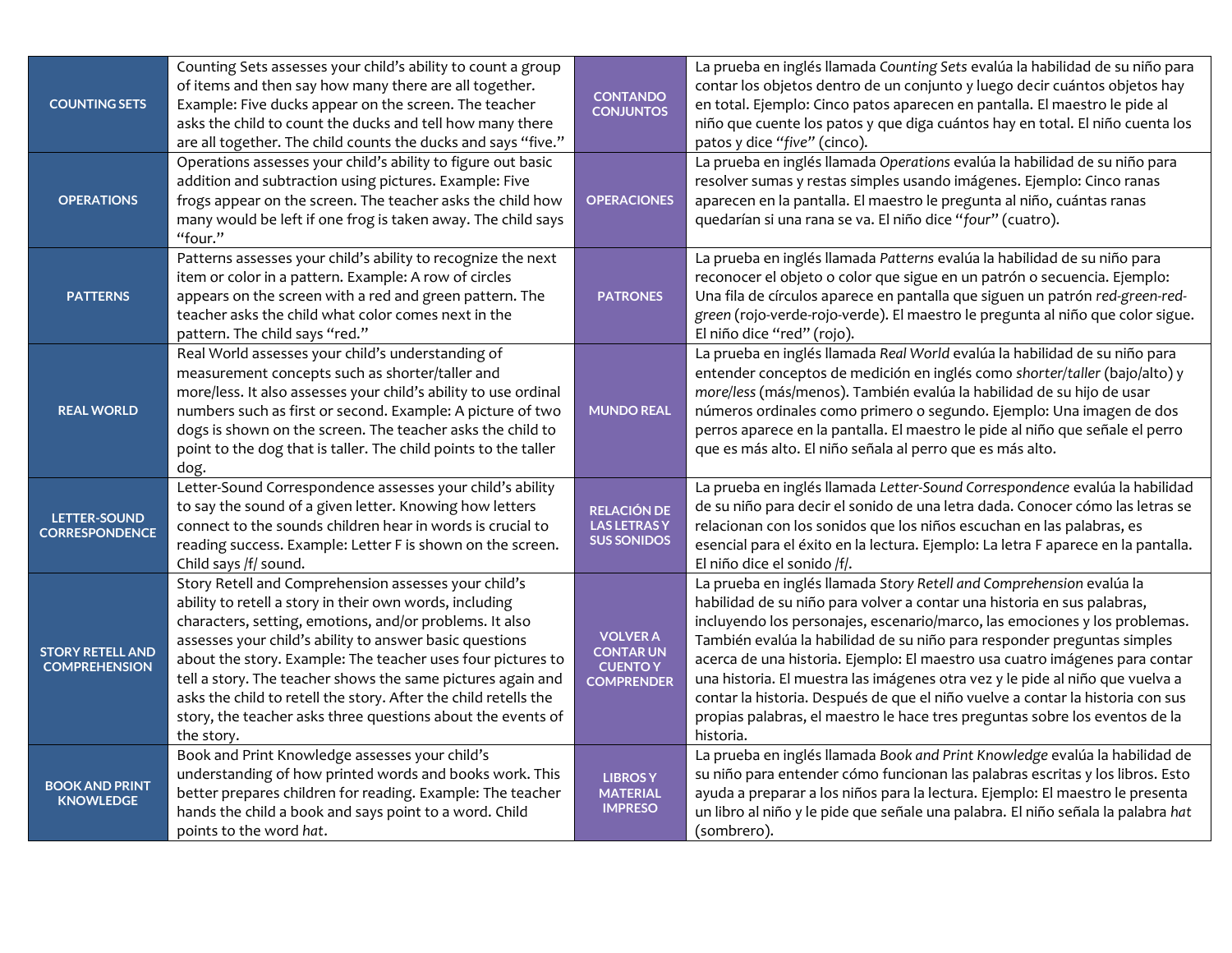| <b>SCIENCE</b>                                             | Science assesses your child's understanding of physical<br>science, life science, Earth and space science, and<br>engineering and technology applications of science.<br>Exposing young children to science and engineering topics<br>makes the most out of their natural curiosity about the<br>surrounding world. Example: A magnet is pictured at the<br>top of the screen. Underneath the magnet are pictures of<br>paper, wood, and nails. The teacher asks the child to point<br>to the object that would be attracted to the magnet. The<br>child points to the nail.                    | <b>CIENCIA</b>                                                                                 | La prueba en inglés llamada Science evalúa la habilidad de su niño para<br>entender conceptos de ciencia física, biológica y de la tierra y el espacio.<br>Además, temas de ingeniería y tecnología. Cuando exponemos a los niños<br>pequeños a temas de ciencia e ingeniería, podemos aprovechar más su<br>curiosidad natural acerca del mundo que los rodea. Ejemplo: Un imán<br>aparece en la parte de arriba de la pantalla. Debajo del imán aparece una<br>imagen de un papel, un pedazo de madera y un clavo de metal. El maestro le<br>pide al niño que señale el objeto que sería atraído por el imán. El niño señala<br>el clavo.                                                                                                                                                               |
|------------------------------------------------------------|-------------------------------------------------------------------------------------------------------------------------------------------------------------------------------------------------------------------------------------------------------------------------------------------------------------------------------------------------------------------------------------------------------------------------------------------------------------------------------------------------------------------------------------------------------------------------------------------------|------------------------------------------------------------------------------------------------|----------------------------------------------------------------------------------------------------------------------------------------------------------------------------------------------------------------------------------------------------------------------------------------------------------------------------------------------------------------------------------------------------------------------------------------------------------------------------------------------------------------------------------------------------------------------------------------------------------------------------------------------------------------------------------------------------------------------------------------------------------------------------------------------------------|
| <b>SOCIAL STUDIES</b>                                      | Social Studies assesses your child's understanding of self,<br>family and community, people and the environment, and<br>history and events. Example: Three flags appear on the<br>screen. The teacher asks the child to point to the United<br>States flag. The child points to the United States flag.                                                                                                                                                                                                                                                                                         | <b>ESTUDIOS</b><br><b>SOCIALES</b>                                                             | La prueba en inglés llamada Social Studies evalúa la habilidad de su niño para<br>entender conceptos sobre sí mismo, la familia, la comunidad, personas, el<br>entorno, historia y eventos. Ejemplo: Tres banderas aparecen en la pantalla.<br>El maestro le pide al niño que señale la bandera de los Estados Unidos. El<br>niño señala la bandera de los Estados Unidos.                                                                                                                                                                                                                                                                                                                                                                                                                               |
| <b>SOCIAL EMOTIONAL</b><br><b>BEHAVIORS</b>                | Social Emotional Behaviors enable children to build a sense<br>of who they are and how they treat others. In this<br>assessment, teachers use checklists to watch for specific<br>social emotional behaviors. The score shown is the total<br>score for the five social and emotional assessments<br>(Positive Social Behaviors, Classroom Community and<br>Safety, Emotion and Behavior Regulation, Self-Care, and<br>Approaches to Learning). If your child received a score that<br>is on track, your child is showing appropriate social<br>emotional behaviors for this point in the year. | <b>HABILIDADES</b><br>SOCIO-<br><b>EMOCIONALES</b>                                             | La prueba en inglés llamada Social Emotional Behaviors evalúa las habilidades<br>socioemocionales de su niño. Estas habilidades permiten que los niños<br>desarrollen un sentido de quienes son y cómo tratan a los demás. En esta<br>prueba, los maestros usan una lista de verificación para detectar<br>comportamientos o habilidades socioemocionales. El resultado final que se<br>muestra incluye los resultados de las cinco pruebas socioemocionales en<br>inglés (Positive Social Behaviors, Classroom Community and Safety, Emotion<br>and Behavior Regulation, Self-Care y Approaches to Learning). Si su niño recibió<br>un resultado de por buen camino, entonces está mostrando<br>comportamientos apropiados en cuanto a su desarrollo socioemocional en<br>este momento del año escolar. |
| <b>POSITIVE SOCIAL</b><br><b>BEHAVIORS</b>                 | The Positive Social Behaviors checklist focuses on your<br>child's ability to initiate conversations with others, assist or<br>comfort peers, and accept compromises. Example: Child<br>interacts positively with adults.                                                                                                                                                                                                                                                                                                                                                                       | <b>COMPORTA-</b><br><b>MIENTOS</b><br><b>SOCIALES</b><br><b>POSITIVOS</b>                      | La lista de verificación en inglés llamada Positive Social Behaviors, se enfoca<br>en la habilidad de su niño para iniciar una conversación con otros, asistir o<br>hacer sentir bien a los demás y aceptar compromisos. Ejemplo: El niño se<br>relaciona de manera positiva con los adultos.                                                                                                                                                                                                                                                                                                                                                                                                                                                                                                            |
| <b>CLASSROOM</b><br><b>COMMUNITY AND</b><br><b>SAFETY</b>  | The Classroom Community and Safety checklist focuses on<br>your child's ability to follow class and school rules, comply<br>with adult requests, respect classroom materials, and<br>respect others' personal space. Example: Child follows<br>two-step instructions.                                                                                                                                                                                                                                                                                                                           | <b>COMUNIDADY</b><br><b>SEGURIDAD</b><br><b>DEL SALÓN</b>                                      | La lista de verificación en inglés llamada Classroom Community and Safety se<br>enfoca en la habilidad de su niño para seguir reglas del salón, cumplir con lo<br>que le piden los adultos, respetar los materiales del salón y el espacio<br>personal de los demás. Ejemplo: El niño sigue instrucciones de dos pasos.                                                                                                                                                                                                                                                                                                                                                                                                                                                                                  |
| <b>EMOTION AND</b><br><b>BEHAVIOR</b><br><b>REGULATION</b> | The Emotion and Behavior Regulation checklist focuses on<br>your child's ability to express emotions using words, begin<br>to understand the feelings of others, use appropriate<br>expressions of anger/frustration, and take pride in<br>accomplishments. Example: Child uses feeling words to<br>explain their own feelings (e.g., sad, mad).                                                                                                                                                                                                                                                | <b>MANEJO DE</b><br>LAS<br><b>EMOCIONES</b><br><b>YEL</b><br><b>COMPORTA-</b><br><b>MIENTO</b> | La lista de verificación en inglés llamada Emotion and Behavior Regulation se<br>enfoca en la habilidad que tiene su niño para expresar sus emociones usando<br>palabras, empezar a entender los sentimientos de los demás, expresar su<br>enojo/frustración de manera apropiada y sentirse orgulloso de sus logros.<br>Ejemplo: El niño usa palabras para describir y explicar sus propias emociones<br>(p. ej., triste, enojado).                                                                                                                                                                                                                                                                                                                                                                      |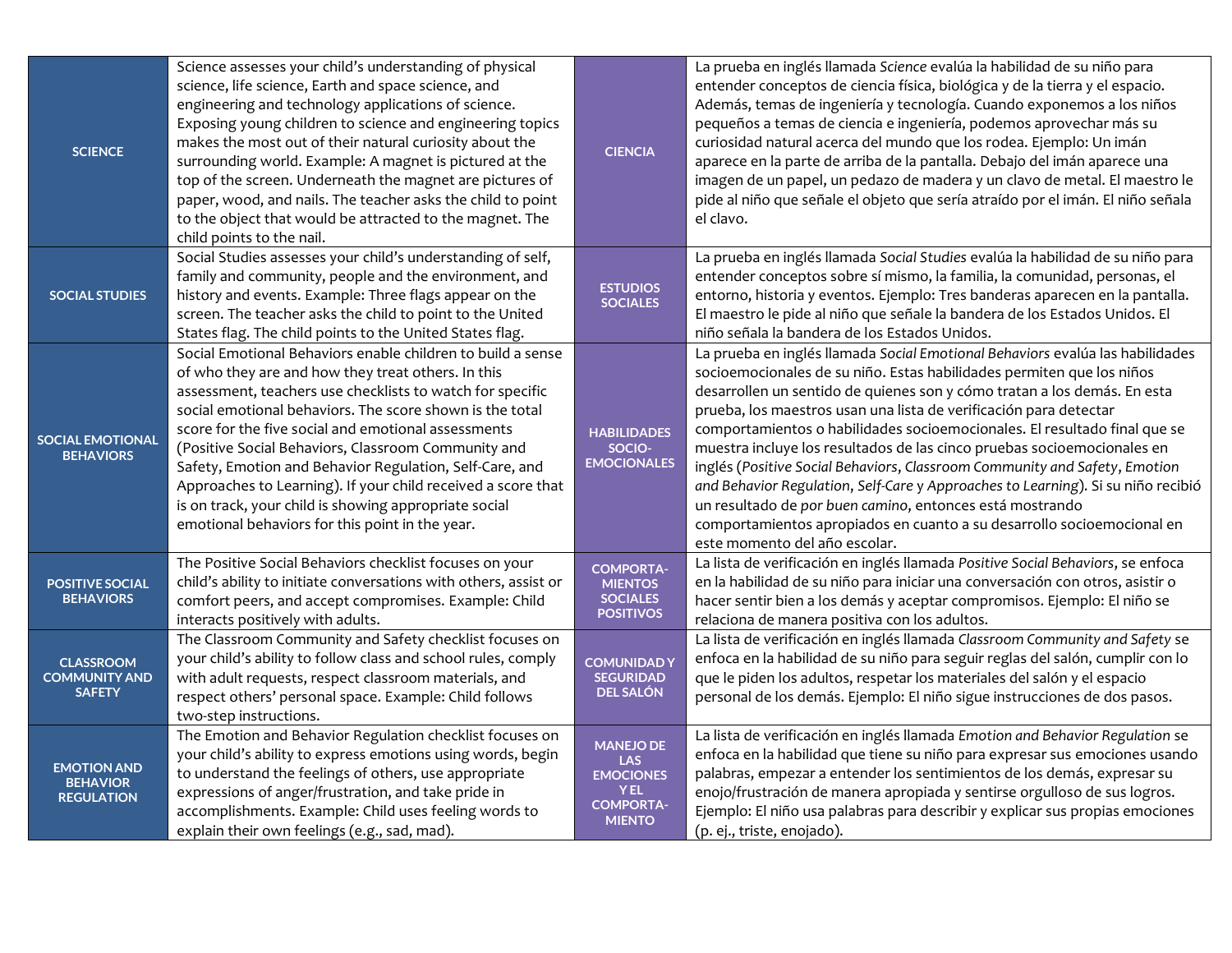| <b>SELF-CARE</b>                                            | The Self-Care checklist focuses on your child's ability to<br>dress and toilet independently, and use good hygiene.<br>Example: Child covers mouth when coughing.                                                                                                                                                                                                                                                                                                                                                                                                      | <b>CUIDADO</b><br><b>PROPIO</b>                                 | La lista de verificación en inglés llamada Self-Care se enfoca en la habilidad<br>que tiene su niño para vestirse, usar el baño independientemente y practicar<br>buenos hábitos de higiene personal. Ejemplo: El niño se cubre la boca al<br>toser.                                                                                                                                                                                                                                                                                                                                                                                                                                                 |
|-------------------------------------------------------------|------------------------------------------------------------------------------------------------------------------------------------------------------------------------------------------------------------------------------------------------------------------------------------------------------------------------------------------------------------------------------------------------------------------------------------------------------------------------------------------------------------------------------------------------------------------------|-----------------------------------------------------------------|------------------------------------------------------------------------------------------------------------------------------------------------------------------------------------------------------------------------------------------------------------------------------------------------------------------------------------------------------------------------------------------------------------------------------------------------------------------------------------------------------------------------------------------------------------------------------------------------------------------------------------------------------------------------------------------------------|
| <b>APPROACHES TO</b><br><b>LEARNING</b>                     | The Approaches to Learning checklist focuses on your<br>child's ability to listen attentively, concentrate, and<br>complete activities before moving on to others. Example:<br>Child completes an activity before moving to another.                                                                                                                                                                                                                                                                                                                                   | <b>ENFOQUES DEL</b><br><b>APRENDIZAJE</b>                       | La lista de verificación en inglés llamada Approaches to Learning se enfoca en<br>la habilidad que tiene su niño para escuchar con atención, concentrarse y<br>completar actividades antes de pasar a otras. Ejemplo: El niño completa una<br>actividad antes de pasar a otra.                                                                                                                                                                                                                                                                                                                                                                                                                       |
| <b>EARLY WRITING</b><br><b>SKILLS</b>                       | Early Writing Skills is a checklist teachers use to watch for<br>specific writing behaviors that are important for<br>developing an understanding of the forms, features, and<br>purposes of written language. Example: Child draws<br>pictures.                                                                                                                                                                                                                                                                                                                       | <b>ESCRITURA</b><br><b>TEMPRANA</b>                             | La lista de verificación en inglés llamada Early Writing Skills es usada por<br>maestros para detectar comportamientos específicos en los niños<br>relacionados a la escritura. Estos comportamientos son importantes para<br>que los niños desarrollen su entendimiento acerca de las formas,<br>características y propósitos de la escritura. Ejemplo: El niño dibuja imágenes.                                                                                                                                                                                                                                                                                                                    |
| <b>APPROACHES TO</b><br><b>LEARNING</b><br><b>EXPANDED</b>  | Approaches to Learning Expanded are checklists that focus<br>on your child's ability to show initiative, curiosity, flexibility,<br>art, and creativity. The score shown is the total score for<br>the three Approaches to Learning assessments (Initiative<br>and Curiosity, Flexibility, and Art/Creativity and Dramatic<br>Play).                                                                                                                                                                                                                                   | <b>ENFOQUES DEL</b><br><b>APRENDIZAJE -</b><br><b>EXTENDIDO</b> | Las listas de verificación en inglés llamadas Approaches to Learning Expanded<br>se enfocan en la habilidad que tiene su niño para demostrar iniciativa,<br>curiosidad, flexibilidad, arte y creatividad. El resultado final que se muestra<br>incluye los resultados de tres pruebas (Initiative and Curiosity, Flexibility, y<br>Art/Creativity and Dramatic Play).                                                                                                                                                                                                                                                                                                                                |
| <b>INITIATIVE AND</b><br><b>CURIOSITY</b>                   | Initiative and Curiosity checklist focuses on your child's<br>ability to seek out others to share ideas and an eagerness<br>to learn about new concepts, how things work, and/or the<br>way people live. Example: Child asks how objects work.                                                                                                                                                                                                                                                                                                                         | <b>INICIATIVA Y</b><br><b>CURIOSIDAD</b>                        | La lista de verificación en inglés llamada Initiative and Curiosity se enfoca en<br>la habilidad que tiene su niño para buscar a otros y compartir sus ideas con<br>ellos. Además, su deseo de aprender acerca de conceptos nuevos, cómo<br>funcionan las cosas y/o la manera en que la gente vive. Ejemplo: El niño<br>pregunta cómo funcionan los objetos.                                                                                                                                                                                                                                                                                                                                         |
| <b>FLEXIBILITY</b>                                          | Flexibility checklist focuses on your child's ability to change<br>approaches, incorporate others' ideas, and adapt to<br>changing routines. Example: Child is able to use others'<br>ideas to solve a problem.                                                                                                                                                                                                                                                                                                                                                        | <b>FLEXIBILIDAD</b>                                             | La lista de verificación en inglés llamada Flexibility se enfoca en la habilidad<br>que tiene su niño para cambiar su manera de hacer las cosas, incorporar las<br>ideas de otros y adaptarse al cambio de rutinas. Ejemplo: El niño es capaz de<br>usar las ideas de otros para solucionar un problema.                                                                                                                                                                                                                                                                                                                                                                                             |
| <b>ART/CREATIVITY</b><br><b>AND DRAMATIC</b><br><b>PLAY</b> | Art/Creativity and Dramatic Play checklist focuses on your<br>child's interest in creating art projects, using imagination in<br>pretend play, and/or participating in music and movement<br>activities. Example: Child participates in group music<br>activities.                                                                                                                                                                                                                                                                                                     | <b>ARTE/CREATI-</b><br><b>VIDADY</b><br><b>ACTUACIÓN</b>        | La lista de verificación en inglés llamada Art/Creativity and Dramatic Play se<br>enfoca en el interés que tiene su niño en crear proyectos de arte, usar su<br>imaginación durante juegos de simulación y/o participar en actividades con<br>música y movimiento. Ejemplo: El niño participa en actividades grupales de<br>música.                                                                                                                                                                                                                                                                                                                                                                  |
| <b>PHYSICAL</b><br><b>DEVELOPMENT AND</b><br><b>HEALTH</b>  | The Physical Development and Health checklist focuses on<br>specific physical development and health behaviors. Skills<br>in this area promote learning, and can enhance children's<br>social skills and self-esteem through group participation.<br>The score shown is the total score for the three Physical<br>Development and Health assessments (Fine and Visual<br>Motor, Gross Motor, and Health Status). If your child<br>received a score that is on track, your child is showing<br>appropriate physical and health behaviors for this point in<br>the year. | <b>DESARROLLO</b><br><b>FÍSICO Y SALUD</b>                      | La lista de verificación en inglés llamada Physical Development and Health se<br>enfoca en comportamientos específicos relacionados al desarrollo físico y la<br>salud. Las habilidades en esta área apoyan el aprendizaje y pueden mejorar<br>las habilidades sociales de los niños y su autoestima a través de la<br>participación en actividades en grupo. El resultado final que se muestra<br>incluye los resultados de tres pruebas (Fine and Visual Motor, Gross Motor y<br>Health Status). Si su niño recibió un resultado de por buen camino, entonces<br>su niño está mostrando comportamientos apropiados en este momento del<br>año escolar con relación a su desarrollo físico y salud. |